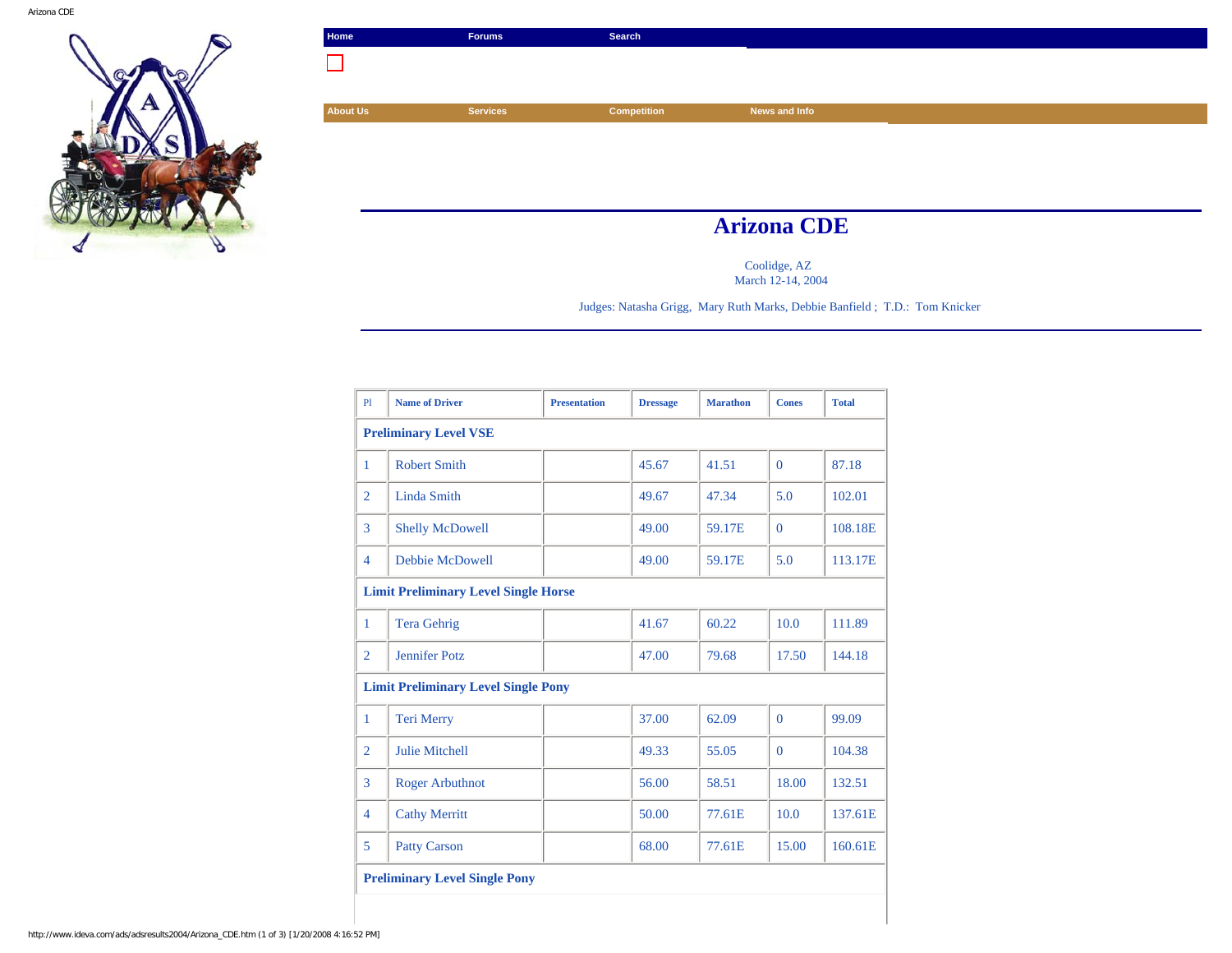| 1                                            | <b>Tahna Maree</b>                  |  | 60.00 | 51.27   | $\overline{0}$ | 111.27  |  |  |
|----------------------------------------------|-------------------------------------|--|-------|---------|----------------|---------|--|--|
| $\overline{2}$                               | Dana Moore                          |  | 52.67 | 49.42   | 10.0           | 112.09  |  |  |
| 3                                            | <b>Rita Self</b>                    |  | 64.00 | 50.37   | $\mathbf{0}$   | 114.37  |  |  |
| 4                                            | Mary Anne Boyden                    |  | 60.33 | 51.24   | 12.00          | 123.57  |  |  |
| 5                                            | <b>Tasha Wilkie</b>                 |  | 57.67 | 80.09   | 10.00          | 147.76  |  |  |
| 6                                            | <b>Mike Dellas</b>                  |  | 78.67 | 68.56   | 20.50          | 167.73  |  |  |
| 7                                            | Pamela Garofalo                     |  | 71.67 | 81.36   | 15.00          | 168.03  |  |  |
|                                              | <b>Preliminary Level Pair Pony</b>  |  |       |         |                |         |  |  |
| $\mathbf{1}$                                 | <b>Ray Mansur</b>                   |  | 73.67 | 58.50   | 7.50           | 139.67  |  |  |
| <b>Preliminary Level Single Horse</b>        |                                     |  |       |         |                |         |  |  |
| $\mathbf{1}$                                 | Leslie Berndl                       |  | 43.00 | 47.54   | $\overline{0}$ | 90.54   |  |  |
| $\overline{2}$                               | Ronda McPherson                     |  | 52.33 | 54.67   | 10.00          | 117.00  |  |  |
| 3                                            | <b>Alan Thomas</b>                  |  | 67.00 | 44.43   | 20.00          | 131.43  |  |  |
| 4                                            | Michelle Johnson                    |  | 61.33 | 65.46   | 15.00          | 141.79  |  |  |
| 5                                            | <b>Carol Stearns</b>                |  | 60.33 | 68.59   | 26.00          | 154.92  |  |  |
| 6                                            | <b>Bill Simpson</b>                 |  | 80.33 | 72.97   | 25.00          | 178.30  |  |  |
| 7                                            | <b>Trudy Hurst</b>                  |  | 65.00 | 90.02   | 25.00          | 180.02  |  |  |
| 8                                            | <b>Deborah Roberts</b>              |  | 57.67 | 50.05   | 32.50E         | 140.22E |  |  |
| 9                                            | Diane Kastama                       |  | 60.33 | 112.53E | 12.50          | 185.36E |  |  |
| 10                                           | Linda Speranza                      |  | 58.67 | 112.53E | 23.50          | 194.70E |  |  |
| 11                                           | <b>Loralee Wuertz</b>               |  | 79.33 | 112.53E | 25.00          | 216.86E |  |  |
|                                              | <b>Preliminary Level Pair Horse</b> |  |       |         |                |         |  |  |
| $\mathbf{1}$                                 | <b>Craig Langseth</b>               |  | 59.67 | 63.34   | 22.00          | 145.01  |  |  |
| $\overline{2}$                               | <b>Mike McCormack</b>               |  | 72.00 | 91.71   | 33.00          | 196.71  |  |  |
| <b>Preliminary Level Four-in-Hand Horses</b> |                                     |  |       |         |                |         |  |  |
| $\mathbf{1}$                                 | <b>Roel Hofstee</b>                 |  | 46.22 | 166.84  | R              |         |  |  |
| <b>Intermediate Level Single Pony</b>        |                                     |  |       |         |                |         |  |  |
| 1                                            | <b>Carol Riple</b>                  |  | 42.03 | 73.01   | $\mathbf{0}$   | 115.04  |  |  |
|                                              |                                     |  |       |         |                |         |  |  |